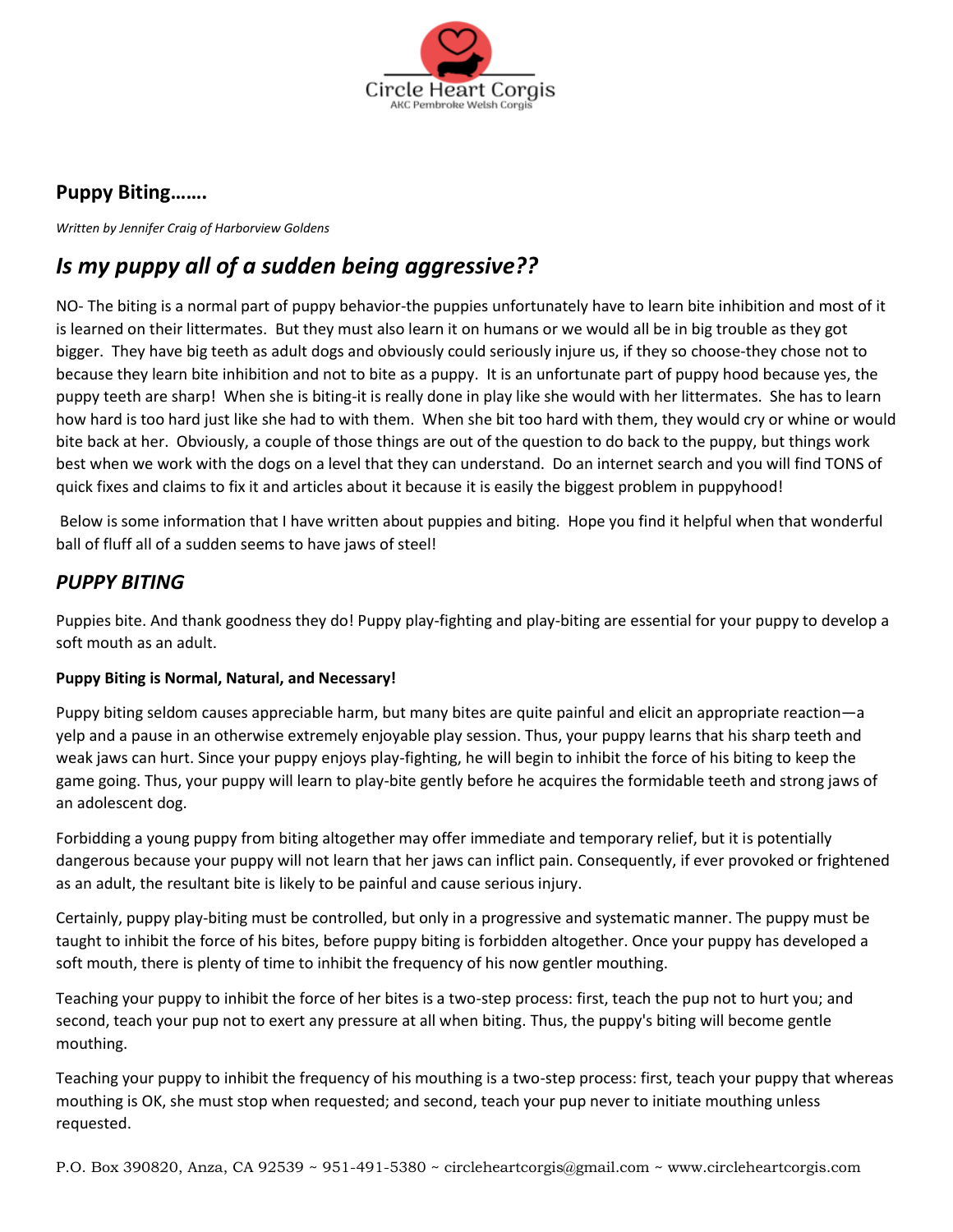

#### *No Pain*

It is not necessary to hurt or frighten your pup to teach her that biting hurts. A simple "Ouch!" is sufficient. If your pup acknowledges your "ouch" and stops biting, praise her, lure her to sit (to reaffirm that you are in control), reward her with a liver treat (or treat of some kind), and then resume playing. If your pup ignores the "ouch" and continues biting, yelp "Owwwww!" and leave the room. Your puppy has lost her playmate. Return after a 30-second time-out and make up by lure-rewarding your puppy to come, sit, lie down, and calm down, before resuming play.

Do not attempt to take hold of your pup's collar, or carry her to confinement; you are out of control and she will probably bite you again. Consequently, play with your puppy in a room where it is safe to leave her if she does not respond to your yelp. If she ignores you, she loses her playmate.

#### *No Pressure*

Once your pup's biting no longer hurts, still pretend that it does. Greet harder nips with a yelp of pseudo-pain. Your puppy will soon to get the idea: "Whooahh! These humans are soooo super-sensitive. I'll have to be much gentler when I bite them." The pressure of your puppy's bites will progressively decrease until play-biting becomes play mouthing.

Never allow your puppy to mouth human hair or clothing. Hair and clothing cannot feel. Allowing a puppy to mouth hair, scarves, shoelaces, trouser legs, or gloved hands, inadvertently trains the puppy to bite harder, extremely close to human flesh!

#### *Off!*

Once your pup exerts no pressure whatsoever when mouthing, then —and only then— teach him to reduce the frequency of his mouthing. Teach your puppy the meaning of "Off!" by hand feeding kibble. Your puppy will learn that gentle mouthing is OK, but he must stop the instant you ask him to stop.

#### *Puppy Must Never Initiate Mouthing*

At this stage, your puppy should never be allowed to initiate mouthing (unless requested to do so).

By way of encouragement, mouthing-maniac puppies usually develop gentle jaws as adults because their many painful puppy bites elicited ample appropriate feedback. On the other hand, puppies that seldom play and roughhouse with other dogs, puppies that seldom bite their owners (e.g., shy, fearful, and standoffish pups), and breeds that have been bred to have soft mouths may not receive sufficient feedback regarding the pain and power of their jaws. This is the major reason to enroll your puppy in an off-leash puppy class right away.

Should a dog ever bite as an adult, both the prognosis for rehabilitation and the fate of the dog are almost always decided by the severity of the injury, which is predetermined by the level of bite inhibition the dog acquired during puppyhood. The most important survival lesson for a puppy is to learn bites cause pain! Your puppy can only learn this lesson if she is allowed to play-bite other puppies and people, and if she receives appropriate feedback.

Puppies bite at our hands and clothing because that is the way that puppies like to play. It is fun, and they enjoy our attention. They particularly like it if we try to fight them off of us. Have you ever seen two or more puppies playing? They like to fight each other with their mouths and paws.